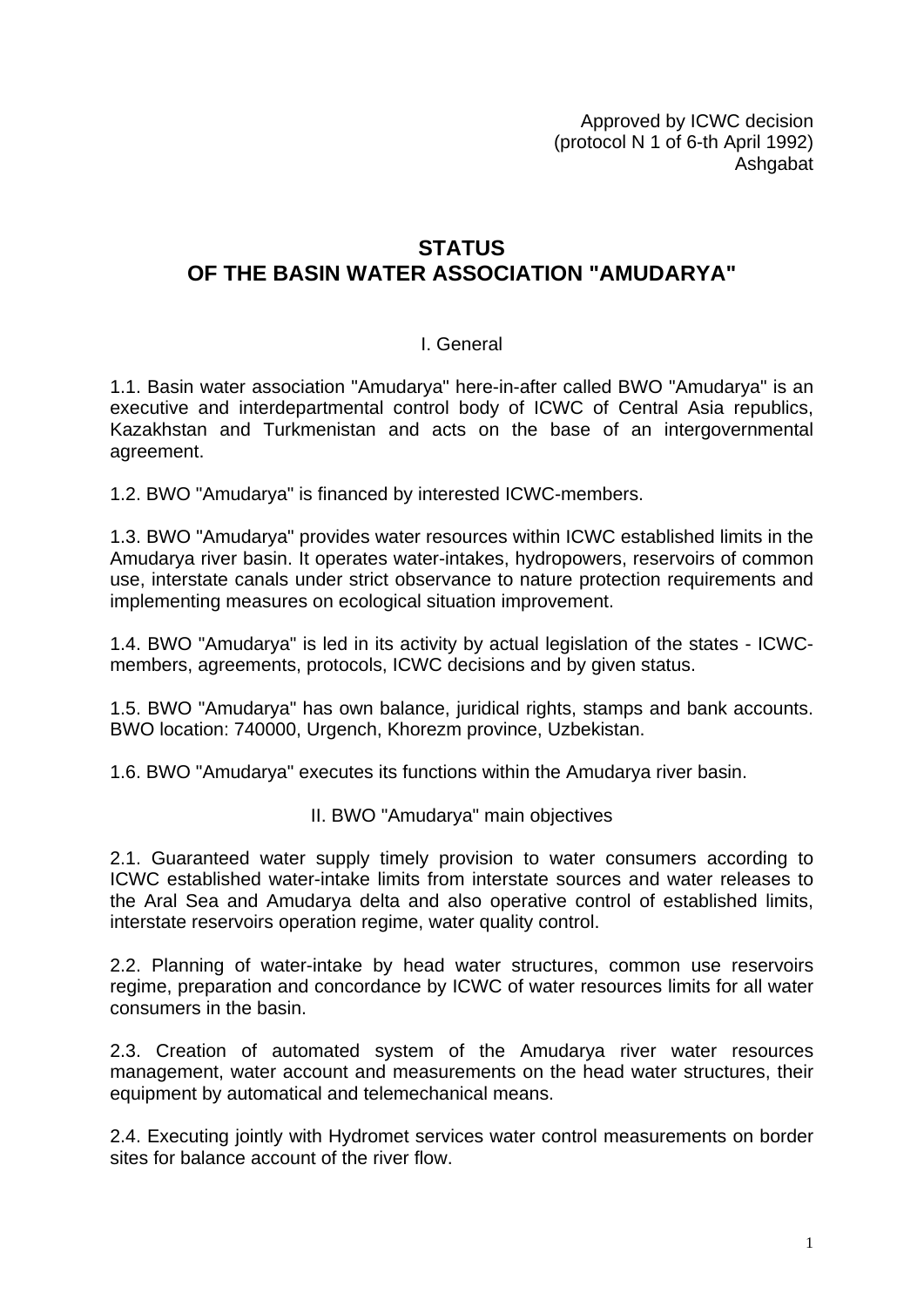2.5. Reconstruction and operation of hydropowers, head water structures, interstate canals, automated system of the Amudarya water resources management, repair and maintenance of all objects under provisional administration of BWO.

2.6. Executing customer's functions on scientific-research works, design and construction of new objects and reconstruction of old ones.

2.7. Elaboration and execution together with water-related organizations of the states special measures on flood prevention, settlements and irrigated lands protection against flood and other emergency situations.

III. BWO "Amudarya" rights and obligations

BWO "Amudarya" according to charged functions executes:

3.1. Amudarya basin water resources operative management, water-intake limits observance control and submits annually to the Minvodkhozs of the states - ICWCmembers water resources balance.

Makes water-intake limits correction according to year humidity and agrees it with ICWC-members.

3.2. Jointly with water-consumers submits to ICWC proposals on water-intake limits for appropriate year (with division on growing and non-growing periods) for each state on the base of jointly adopted decision with regard to foreseen water situation and releases to the Aral Sea and Amudarya delta.

3.3. Provides elaboration and concordance with all interested ICWC-members water reservoirs, hydropowers, water-intakes operational regime and submits it to the ICWC meeting for approval.

3.4. Water intake and supply account, water balance and responsibility for their reliability.

3.5. Hydrostructures maintenance perfection, updated technology and mechanization, modern techniques, water account and allocation automatical and telemechanical means, scientific experience introduction.

3.6. Controls financial activity of its divisions, revises their working activity, introduces new methods.

3.7. Selects its divisions' staff adjusting it with the appropriate ministries.

3.8. Provides safety rules observance.

3.9. Assists to other organizations in normatives, recommendations and regulations elaboration for water-related objects.

IV. BWO "Amudarya" structure and leadership